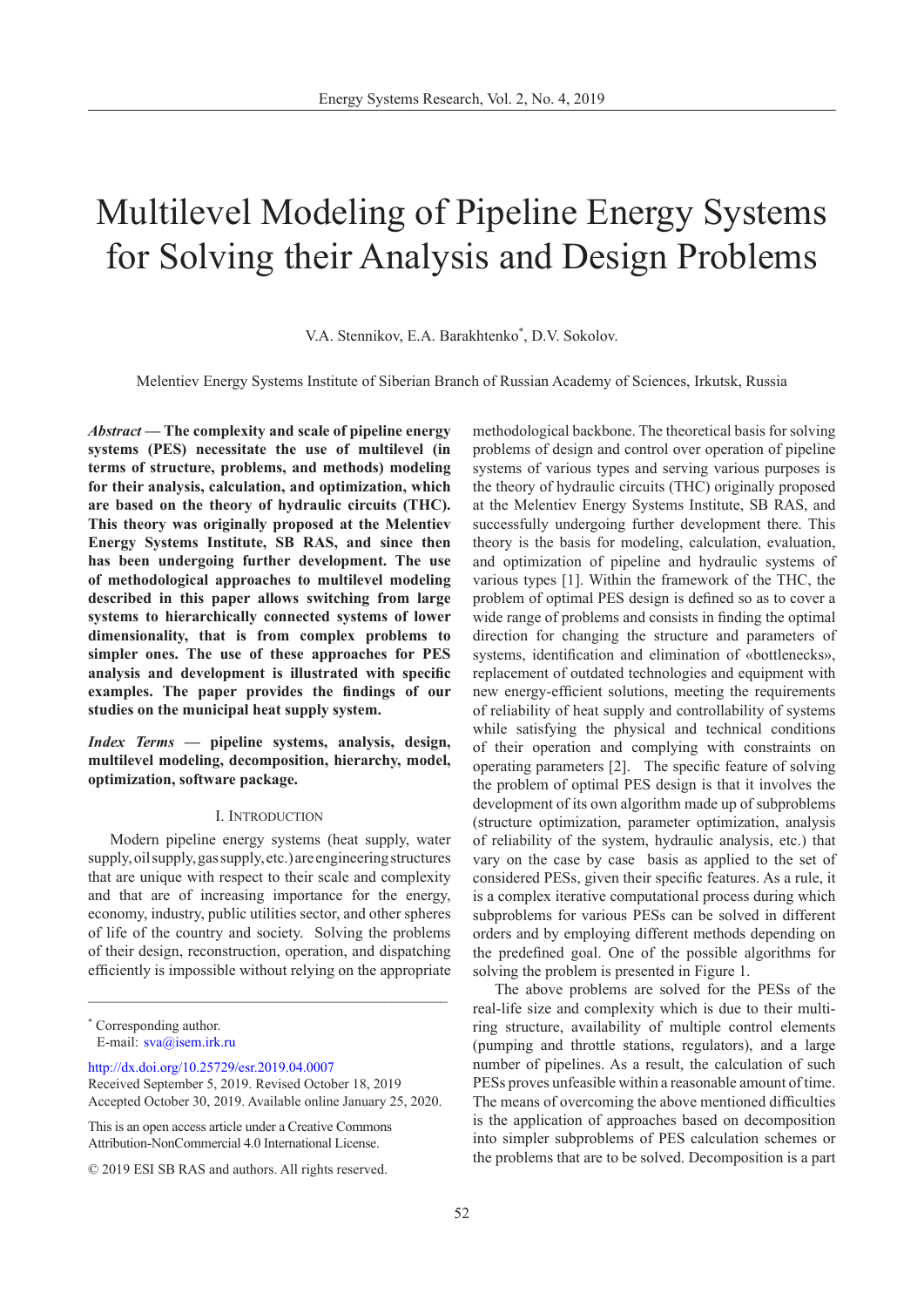of the multilevel modeling methodology, which assumes transition from an initial complex problem to a hierarchically connected set of problems of lower dimensionality and complexity when solving problems of high dimensionality. This methodology has been successfully applied at the Melentiev Energy Systems Institute, SB RAS, to solving problems of analysis and design of PESs [3-7]. Abroad, methods based on decomposition of PES calculation models and other energy systems have been widely adopted [8-10]. High dimensionality of PESs and other energy facilities, as well as high complexity of the problems being solved, are successfully overcome by making use of approaches based on aggregation [11-13] and hierarchical modeling [14-16].

## II. Fundamental principles of multi-level PES **MODELING**

Mathematical and computer modeling of PES begins with the construction of its model, which describes the configuration of the PES, the composition of its equipment, and the characteristics of the latter, the state of elements and their properties (specifications, hydraulic parameters, and boundary conditions). PESs of different types share structural and topological properties and

physical laws that govern the transported medium flow [1], which allows formulating the following general statements characteristic of the methodology of their computer and mathematical modeling:

- 1. All PESs can be modeled as a graph whose vertices correspond to the nodes (sources, connecting nodes, consumers) while the arcs correspond to the branches (pipelines, active branches with pumping stations, pressure or flow regulators).
- 2. The problems of mathematical modeling of the PES share their conceptual and mathematical statements, while the methods, algorithms, and dedicated software used to solve them can be universal in their nature (that is, they do not depend on the type of the PES).
- 3. A computer model of the PES of a certain type can be represented as the total of a graph describing the configuration of this system and a set of graphical and mathematical models describing the properties of its elements.
- 4. Modern PSs of different types, as a rule, are constructed as per the hierarchical principle that allows constructing hierarchical mathematical models of these systems and to solve problems by applying multilevel modeling.



*Figure 1. Algorithm for solving the PES design problems*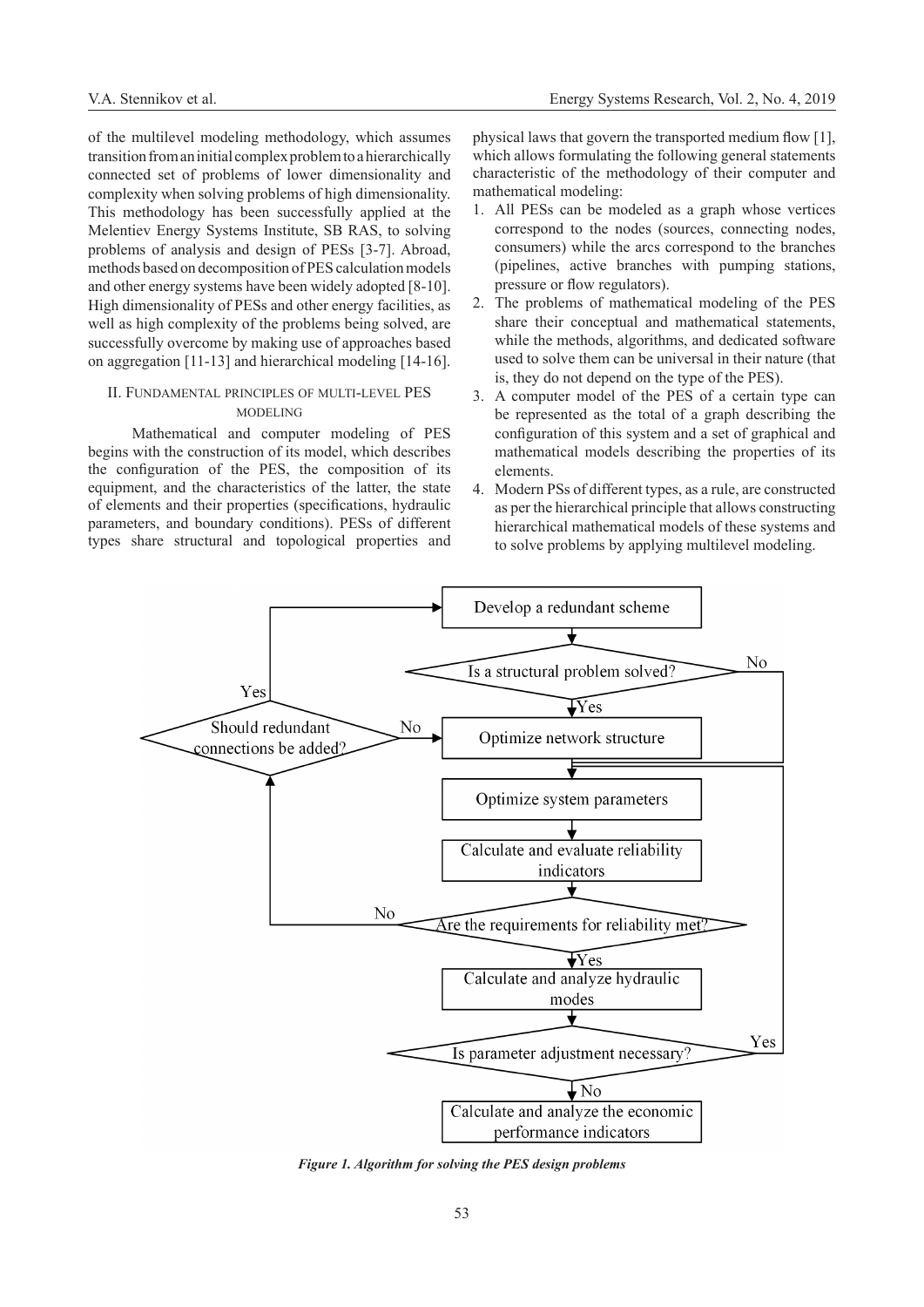In the case of multilevel modeling the unified model of the PES is considered as a set of hierarchically connected subsystems according to the following aspects related to the features inherent in their construction and operation:

- 1. Performed energy functions:
	- generation,
	- transport,
	- storage,
- consumption.
- 2. Sectioning of PSs according to territorial and geographical criteria.
- 3. The structure of the transport subsystem in the PES:
	- main networks,
	- distribution networks.
	- internal consumer networks.
- 4. Delimiting individual subsystems within a unified system, such as pumping and compressor stations in the network, source pumping equipment systems, supply and return main lines of heat networks, individual branches of pipelines, individual consumer systems, the distribution system of the heat transfer medium, etc.
- 5. Structural and topological architecture of the transport subsystem in the PES:
	- ring subnetworks,
	- tree-shaped branches.

## III. Key methodological points of multilevel modeling as illustrated by the case of heat supply systems

A hierarchical model of heat supply systems (HSS) when solving the problems of control over their optimal development and operation with application of multilevel modeling allows treating the following levels individually (Figure 2):

- 1. HSSs in general;
- 2. supply and return main lines;
- 3. ring and tree-shaped parts (dead-end branches) of the supply and return main lines;

4. individual HSS elements (heat sources, consumers, sections, pumping stations, etc.).

The flow distribution model for each level of the HSS hierarchical model, as well as for the system as a whole, is described by the following equations:

$$
Ax = G, A \in R^{m \times n}, \ G \in R^m,
$$
  

$$
A^T P + H = f(s, x)
$$

where *A* - incidence matrix of the calculation scheme; *G* – vector of nodal outflows and inflows of the transported medium;  $f - n$ -dimensional vector-function with elements

 $f_i(s_i(d_i), x_i) = s_i(d_i)x_i |x_i|^{\beta - 1}, i \in I$ , capturing the law of pressure drop at network branches,  $s_d(d)$  - pipeline hydraulic resistance.

The flow distribution in the tree-shaped part of the network is unambiguously determined by the tree-shaped structure and nodal outflows (inflows) at the consumers' end.

To solve system of equations (1)-(2), algorithms based on efficient mathematical methods have been developed [17-18]. Application of methods of multilevel modeling together with these algorithms allows solving problems of real-life dimensionality when studying PSs.

Finding optimal parameters of elements of the HSS is a problem challenging enough to be impossible to solve without hierarchical modeling. The computational procedure for solving this problem is considered to be impossible without applying multilevel modeling and includes the following main stages [19, 20].

- 1. Multilevel decomposition of the HSS calculation scheme and construction of its hierarchical model.
- 2. Determination of the optimal parameters of the return main line using an algorithm based on the method of final ratios.
- 3. Defining constraints on pressure at the consumers' end at the nodes of the supply main line taking into account the obtained pressure values at the nodes of the



*Figure 2***.** *Levels of a hierarchical model of the heat supply system.*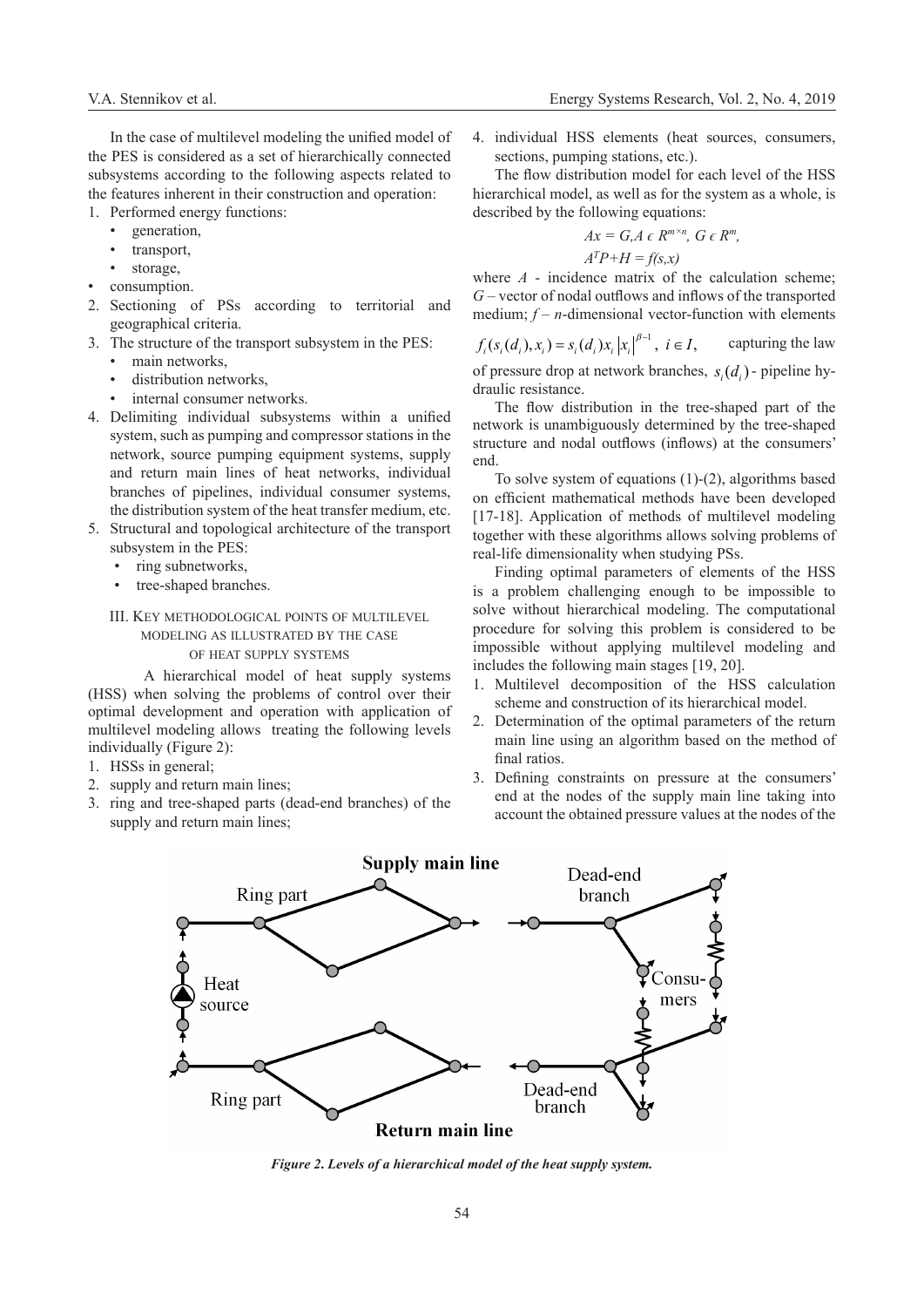

*Figure 3. Model for "linking" results between hierarchical levels.*

return main line to ensure the necessary heads at the consumers' end.

- 4. Determination of the optimal parameters of the supply main pipe using an algorithm based on the method of final ratios.
- 5. Calculation of total costs and capital expenditures for the HSS as per the parameters obtained during optimization.

To solve the problem of determining optimal parameters of supply and return main lines an algorithm is developed as based on the application of the method of final ratios and with the emphasis on calculation that takes into account hierarchical construction of a model of the HSS. This algorithm consists of the following steps:

- 1. Defining set  $J<sub>L</sub>$  of nodes of the scheme, which have incident areas belonging to both ring and dead-end branches of the network.
- 2. Calculating initial flow distribution in the ring part of the network and at dead-end branches.
- 3. Performing the «forward pass» of the DP method for determination of suboptimal variants of parameters of all dead-end branches.

4. Transferring pressure and cost values of suboptimal

variants obtained at the level of dead-end branches to the level of ring networks for all nodes  $j \in J_{i}$ .

- 5. Performing the «forward pass» of the DP method for determination of suboptimal variants of parametres of the ring part of the HSS, in doing so pressure and cost values of the ring part and dead-end branches are «linked» at nodes  $j \in J_{\mathbb{I}}$ .
- 6. Selecting the variant corresponding to the solution with the lowest cost at the source with the highest performance.
- 7. Performing the «backward pass» of the DP method to restore the parameters and cost components of the ring and dead-end parts of the network.
- 8. Calculating flow distribution in the ring part of the network and at dead-end branches.
- 9. If the criteria of ending the computational process are not met, the transition to step 5 is performed.

Suboptimal solutions obtained at the nodes connecting dead-end branches to the ring part of the network, are «reconciled» with the results for the ring part during the computational process as per the final ratios method. In doing so, the following principle is used. If the node is the initial node both for the sections of the ring part and for the

| Section number as |      | Before the reconstruction |                 |                 |         | After the reconstruction |                 |       |                  |
|-------------------|------|---------------------------|-----------------|-----------------|---------|--------------------------|-----------------|-------|------------------|
| per the scheme    |      | $h_i$                     | $\mathcal{X}_i$ | $\mathcal{V}_i$ | $a_{i}$ | $n_{\cdot}$              | $\mathcal{X}_i$ | $v_i$ | $\boldsymbol{u}$ |
|                   | m    | mm/m                      | t/h             | m/s             | mm      | mm/m                     | t/h             | m/s   | mm               |
| 63                | 12.0 | 61.9                      | 1461.8          | 2.0             | 517     | 6.1                      | 1473.6          | 1.4   | 616              |
| 496               | 10.0 | 8.4                       | 85.0            | 2.4             | 359     | 1.6                      | 85.0            | 1.8   | 414              |
| 557               | 11.0 | 5.4                       | 48.1            | 1.4             | 359     | 4.8                      | 48.1            | 1.4   | 414              |
| 561               | 10.0 | 12.1                      | 126.6           | 1.4             | 359     | 3.4                      | 126.6           | 0.7   | 414              |
| 476               | 10.5 | 13.7                      | 68.0            | 2.3             | 69      | 7.9                      | 68.0            | 1.5   | 100              |

Table 1 - Parameters of heat network sections before and after the reconstruction.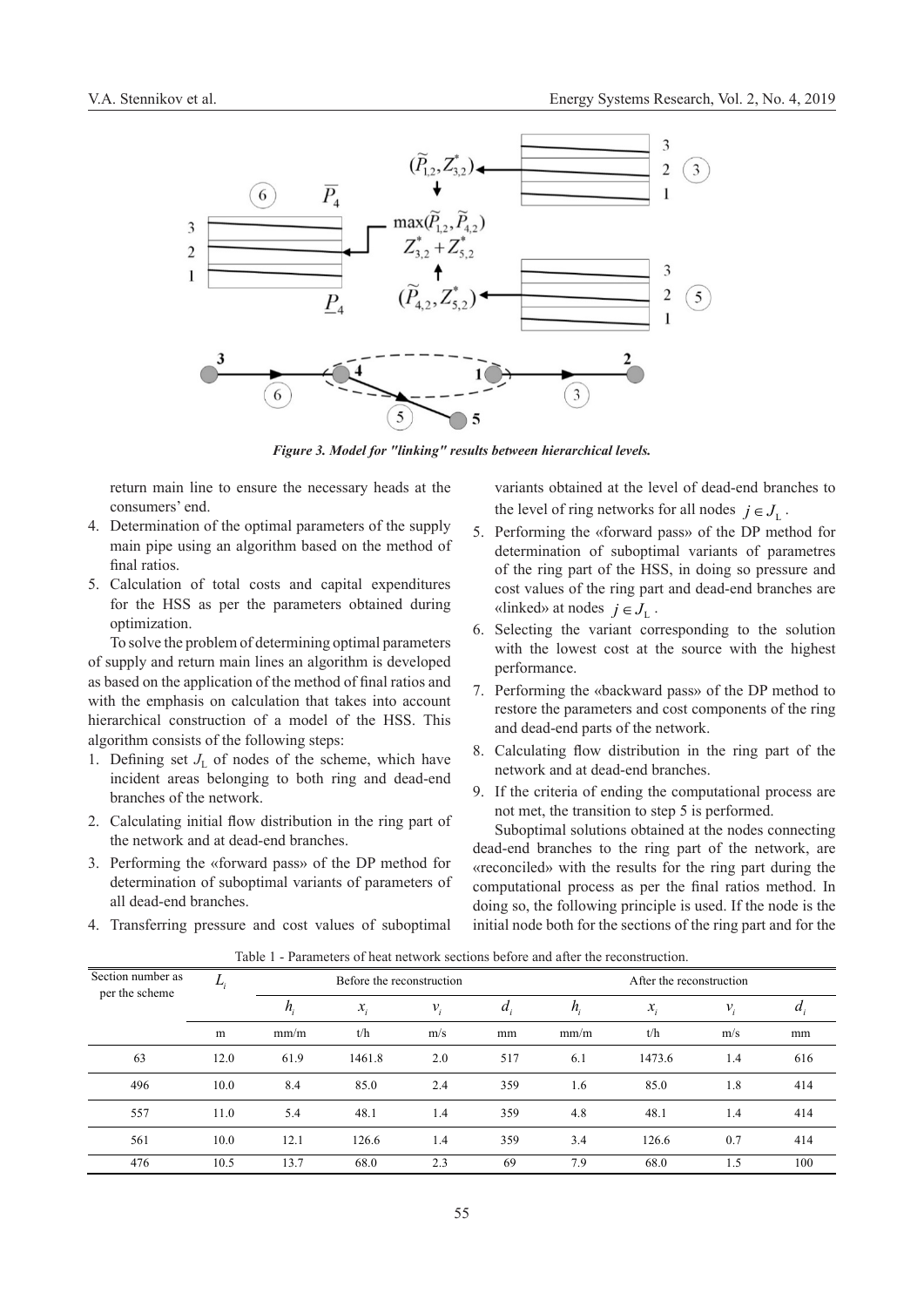sections of dead-end branches, then a «linking» of pressure values and summing up of cost values take place in the cells of this node. Let  $J^{(i)}$  denote a set of nodes where it is required to «link» the pressure values at node *j* at step *i* of the computational process. «Linking» the pressure values is done as per expression

$$
P_{jz} = \max_{k \in J^{(i)}} \tilde{P}_{kz}, \quad z = 1, \ldots, \mu.
$$

Let  $I^{(i)}$  denote a set of all sections coming from node *j*, the costs of which should be taken into account at step *i* of the computational process. The costs are summed up as per expression

$$
Z_{iz}^* = \sum_{r \in I^{(i)}} Z_{rz}^*, \quad z = 1, ..., \mu.
$$

Figure 3 presents a fragment of the hierarchical model of a heat network. After calculating section 5, one has to determine the parameters of section 6. Prior to its calculation, pressure and cost values are «linked» between the levels of the hierarchical model of the heat network.

The main feature of the proposed algorithm is that for dead-end branches the «forward pass» of the DP is performed only once, and parameter determination is performed only for the ring part of the network during the iterative process of the method of final ratios . To this end the solutions of the ring part and the dead-end branches are «linked» according to the principles indicated above.

The proposed algorithms implemented in the SOSNA software package are used to solve real-life problems of optimal HSS reconstruction. The calculations of the HSS of the Tsentralny and Admiralteysky districts of St. Petersburg, the city of Bratsk, and the urban locality of Magistralny. The aggregated scheme of the Bratsk HSS is shown in Figure 4. District heating of this system is provided by four heat sources: GDB (Galachinskaya District Boiler House).2, GDB (Galachinskaya District Boiler House).1, IHPP (Irkutsk Heat Power Plant)-6-2, and IHPP (Irkutsk Heat Power Plant)-6-1. The calculation scheme of the heat network contains 632 sections and 613 nodes.

As a result of performing the calculations, we have identified optimal flow distribution in the system; sections of the network with insufficient throughput capacity where an increase in diameters of pipelines is required; required



*Figure 4. Heat supply scheme of Bratsk.*

operating pressure values of pumping stations; rational available heads at the consumers' end, etc. Table 1 shows the parameters of the sections recommended for re-laying (pipeline length values  $(L<sub>i</sub>)$ , specific pressure drop values  $(h_i)$ , heat transfer medium consumption values  $(x_i)$ , heat transfer medium velocity values  $(v_i)$ , pipeline diameters  $(d_i)$  before and after reconstruction.

The algorithms implemented as part of the SOSNA software package that take into account multilevel decomposition of the model of the heat network provided a solution to the problem in 4 seconds. Applying parallel computations in combination with multilevel decomposition of the network model allowed obtaining the solution in 1.5 seconds. The SOSNA software package, which had been earlier used at the Melentiev Energy Systems Institute SB RAS for determination of optimal HSS parameters and which does not make u1se of multilevel decomposition of the model arrived at the solution of the problem in 166 seconds.

The performed comparative analysis of the results of calculations obtained with the aid of the SOSNA software package of the previous and new versions are given in Table

|                        | $\mathbf{1}$                         |                                  |  |
|------------------------|--------------------------------------|----------------------------------|--|
| Main pipe              | Discounted costs,                    | Capital expenditures, mln rubles |  |
|                        | mln rubles / year                    |                                  |  |
| SOSNA software package |                                      |                                  |  |
| Return                 | 424.24                               | 34.9                             |  |
| Supply                 | 396.11                               | 34.9                             |  |
| Total                  | 820.35                               | 69.8                             |  |
|                        | SOSNA software package (new version) |                                  |  |
| Return                 | 424.24                               | 34.9                             |  |
| Supply                 | 396.11                               | 34.9                             |  |
| Total                  | 820.35                               | 69.8                             |  |

Table 2. Costs and capital expenditures in the heat network of Bratsk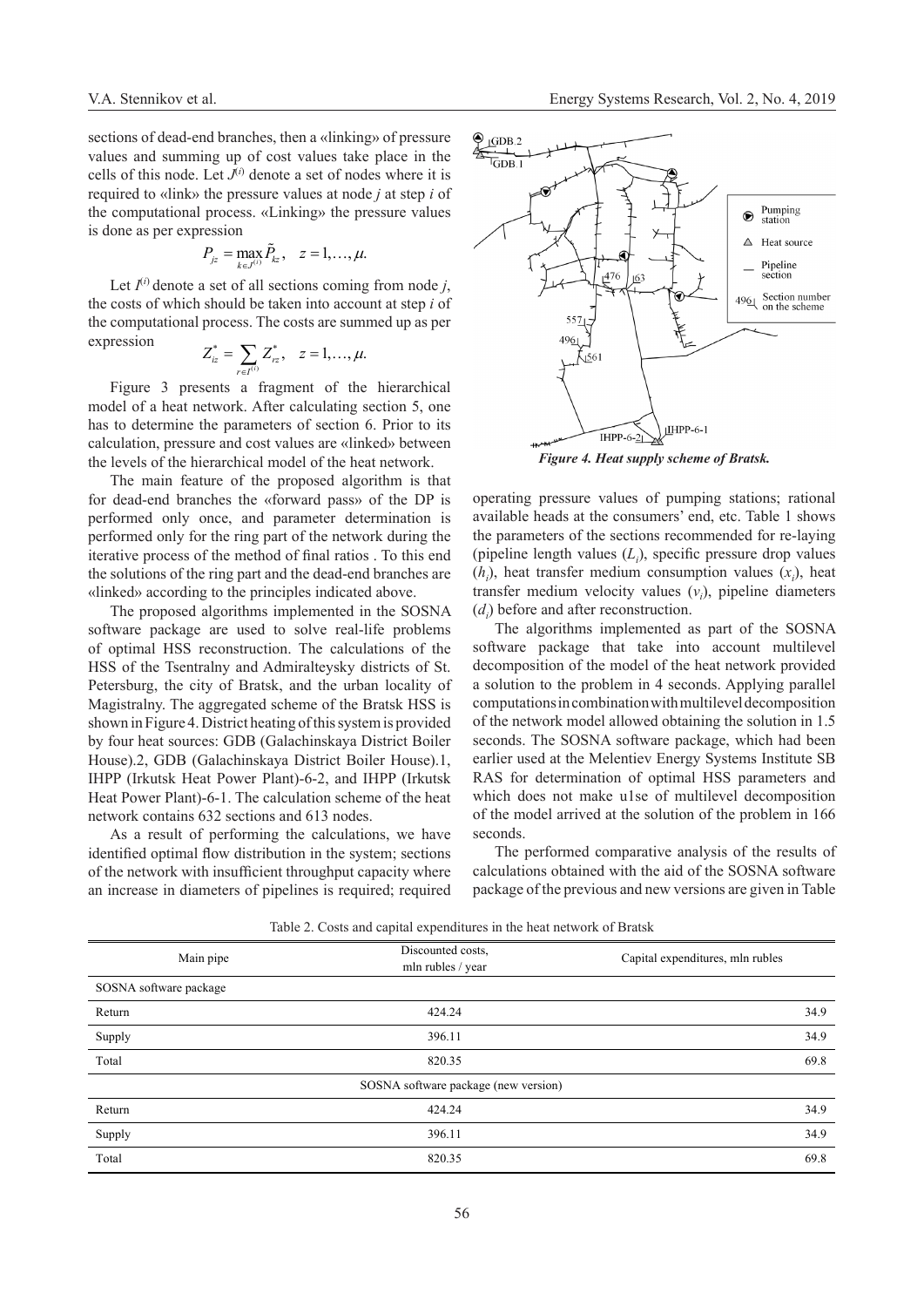2. It presents the values of the discounted costs of the HSS and the capital expenditures required for the reconstruction of the heat network. The values of the objective function of discounted total costs of the system for the software package of the previous and new versions prove consistent with each other, thus decomposition of the calculation scheme does not lead to compromising the quality of the obtained result.

## IV. CONCLUSION

The existing PESs of the energy industry are engineering facilities that are complex in structure and composition. Solving the problems of their development involves building hierarchical mathematical models, which makes it possible to solve these problems by applying multilevel modeling. The paper lists the aspects according to which hierarchical representation of a unified PES model is carried out. Application of multilevel modeling allows switching from an initial complex problem to a hierarchically connected set of subproblems, each of which has lower dimensionality and complexity compared to the initial problem.

The study provides an example of multilevel modeling of HSS in solving the problem of determining its optimal parameters. The performed calculations attest to the effectiveness of the multilevel modeling for solving practical problems of design of the PES of real-life dimensionality and complexity.

## **ACKNOWLEDGEMENTS**

The research was carried out under State Assignment, Project 17.4.1 (reg. no. АААА-А17-117030310432-9) and Project 17.4.3 (reg. no. АААА-А17-117030310437-4) of the Fundamental Research of Siberian Branch of the Russian Academy of Sciences.

#### **REFERENCES**

- [1] Merenkov A.P., Khasilev V.Y. The Theory of hydraulic circuits. Moscow: Nauka; 1985. 280 p. [in Russian]
- [2] Merenkov A.P., Sennova E.V., Sumarokov S.V., Sidler V.G., Novitskii N.N. Mathematical simulation and optimization of the heat, water, oil and gas supply systems. Novosibirsk: Nauka; 1992. 407 p. [in Russian]
- [3] Tokarev V.V., Shalaginova Z.I. Technique of multilevel adjustment calculation of the heat-hydraulic mode of the major heat supply systems with the intermediate control stages, Therm Eng, 63 (1) (2016), pp. 68-77, 10.1134/S0040601516010110.
- [4] Novitsky N.N., Alekseev A.V., Grebneva O.A., Lutsenko A.V., Tokarev V.V., Shalaginova Z.I. Multilevel modeling and optimization of largescale pipeline systems operation, Energy, vol. 184, 2019, pp. 151-164, https://doi.org/10.1016/j. energy.2018.02.070.
- [5] Alexeev A., Novitsky N. (2018). The information and computing complex "ANGARA-VS" for end-

to-end modeling of water supply systems when developing development schemes, scheduling modes, and dispatching management. MATEC Web of Conferences. 212. 06001. 10.1051/ matecconf/201821206001.

- [6] Alekseev A.V., Novitsky N.N., Tokarev V.V., Shalaginova Z.I. Multi-level modeling and optimization of large-scale pipeline systems operation. 2nd International Conference "Shaping research in integrated gas-, heat- and electric- energy infrastructures". 2016. Pp. 5-6.
- [7] Stennikov V.A., Barakhtenko E.A., Sokolov D.V. Use of Multilevel Modeling for Determining Optimal Parameters of Heat Supply Systems. Thermal Engineering, 2017, vol. 64, no. 7, pp. 518-525.
- [8] F.J. Nogales, F.J. Prieto, A.J. Conejo, "A decomposition methodology applied to the multi-area optimal power flow problem," Annals of Operations Research, 2003, vol. 120, pp. 99-116.
- [9] M. Arnold, G. Andersson, "Decomposed electricity and natural gas optimal power flow," 16th Power Systems Computation Conference (PSCC 2008 Glasgow), pp. 654-660, Red Hook, NY: Curran, July 14-18, 2008.
- [10] Zhu Michelle, Wu Chase, Rao Nageswara, Iyengar Sundararaj. (2005). Adaptive visualization pipeline decomposition and mapping onto computer networks. Pp. 402-405. 10.1109/ICIG.2004.30.
- [11] Mans Michael, Blacha Tobias, Remmen Peter, Mueller Dirk. (2019). Automated model generation and simplification for district heating and cooling networks. Pp. 179-186. 10.3384/ecp19157179.
- [12] Larsen H.V., H. Pálsson, B. Bøhm, H.F. Ravn (2002). "Aggregated dynamic simulation model of district heat networks". Energy Conversion and Management 43:8, pp. 995-1019.
- [13] Larsen Helge, Bøhm Benny, Wigbels Michael. (2004). A compariяson of aggregated models for simulation and operational optimization of district heat networks. Energy Conversion and Management. 45. 1119-1139. 10.1016/j.enconman.2003.08.006.
- [14] Lixiao Wang, Z.X. Jing, J.H. Zheng, Q.H. Wu, Feng Wei, Decentralized optimization of coordinated electrical and thermal generations in hierarchical integrated energy systems considering competitive individuals, Energy, vol. 158, 2018, pp. 607-622.
- [15] Mian Hu, Yan-Wu Wang, Jiang-Wen Xiao, Xiangning Lin, Multi-energy management with hierarchical distributed multi-scale strategy for pelagic islanded microgrid clusters, Energy, vol. 185, 2019, pp. 910- 921, https://doi.org/10.1016/j.energy.2019.07.087.
- [16] Mingchao Xia, Yuguang Song, Qifang Chen, Hierarchical control of thermostatically controlled loads oriented smart buildings, Applied Energy, vol. 254, 2019, 113493, https://doi.org/10.1016/j. apenergy.2019.113493.
- [17] Todini E., Pilati S. A gradient algorithm for the analysis of pipe networks. In: Coulbeck B, Orr CH,